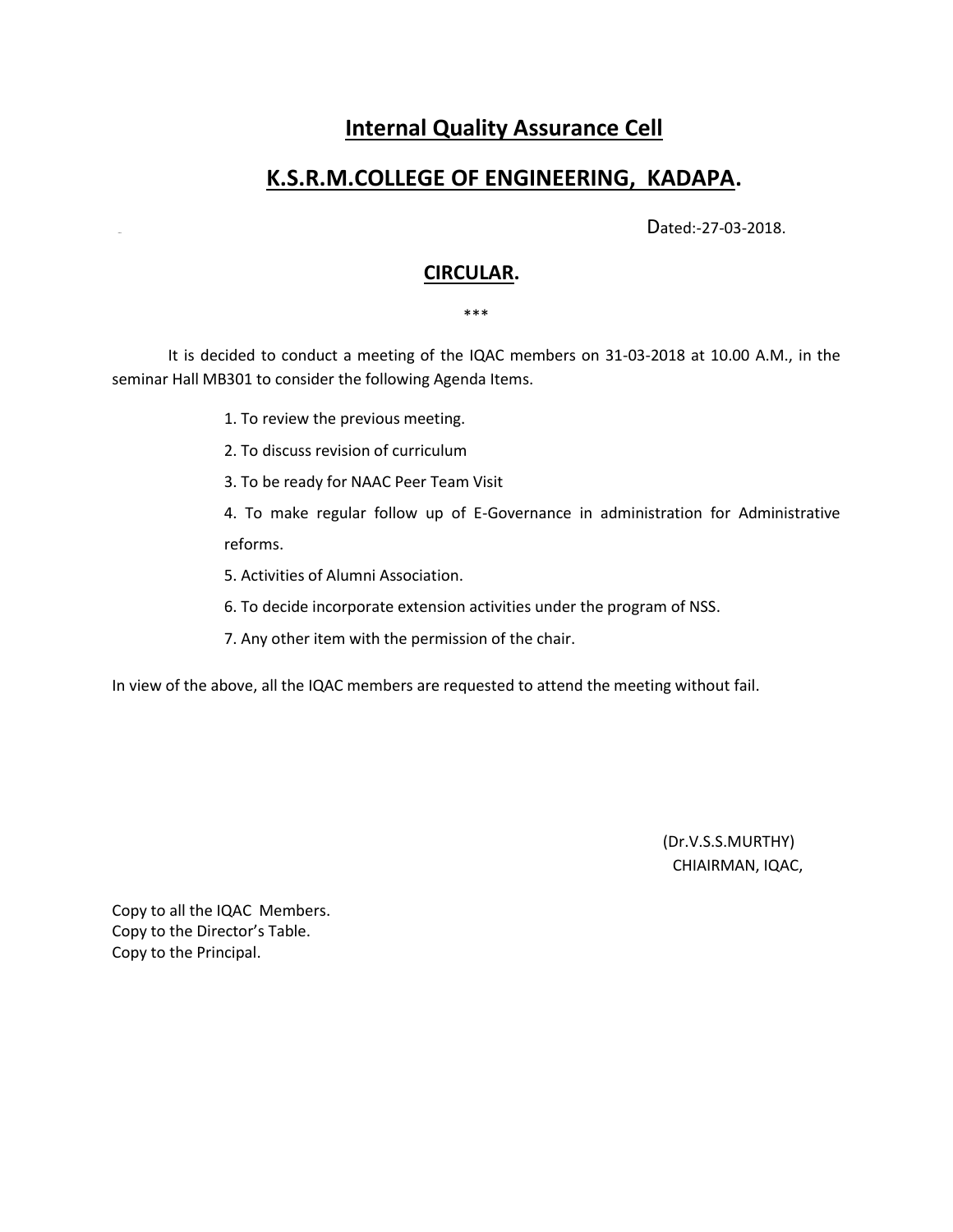# K.S.R.M.COLLEGE OF ENGINEERING: KADAPA MINUTES OF THE MEETING OF IQAC.

\*\*\* Date:-31-03-2018.

During the course of the IQAC meeting held on 31-03-2018 at 10.00 a.m., in the seminar Hall MB301, the following members were present:-

| 1. Dr. V.S.S. Murthy, Prof & Principal.                 | Chairperson. |
|---------------------------------------------------------|--------------|
| 2. Prof. G. Sreenivasa Reddy, Professor, CE Dept.       | Member.      |
| 3. Dr. I. Sreevani, Associate Professor, Chemistry      | Member.      |
| 4. Prof. M.V. Narayana, ECE Dept.                       | Member.      |
| 5. Dr D. Ravikanth, Professor, ME Dept.                 | Member.      |
| 6. Sri M. Bhaskar Reddy, Associate Professor, EEE Dept. | Member.      |
| 7. Dr. V. Lokeswara Reddy, Professor, CSE Dept.         | Member.      |
| 8. Sri R. Rama Krishna Reddy, Associate Prof. ME Dept   | Member.      |
| 9. Sri Harikishore Reddy, Industrialist.                | Member.      |
| 10. Dr. G. Hemalatha, Prof., ECE Dept.,                 | Coordinator. |

At the outset the coordinator, IQAC welcomed Hon'ble Chairman and the members of the IQAC requested the Hon'ble Chairman to initiate.

Hon'ble Chairman also welcomed all the members of the IQAC.

 During the Course of the Meeting the IQAC Committee has resolved the Agenda Items as follows.

## **1. To review the previous meeting.**

IQAC coordinator discussed the minutes of previous IQAC meeting held on 08-12-2017.

#### **2. To discuss revision of curriculum.**

The IQAC members decided to conduct BOS meeting and revise the syllabus and set the curriculum for R18 based on AICTE.

## **3. To be ready for NAAC Peer Team Visit.**

NAAC Peer team visit is expected to be in the month of July so all departments have started preparing

the respective departments ready for NAAC Peer team visit.

#### **4. To make regular follow up of E-Governance in administration for Administrative reforms.**

All the Head of Departments also emphasized on digitization to improve the student's database such as attendance, marks statements, achievements, Training & Placements and higher education records.